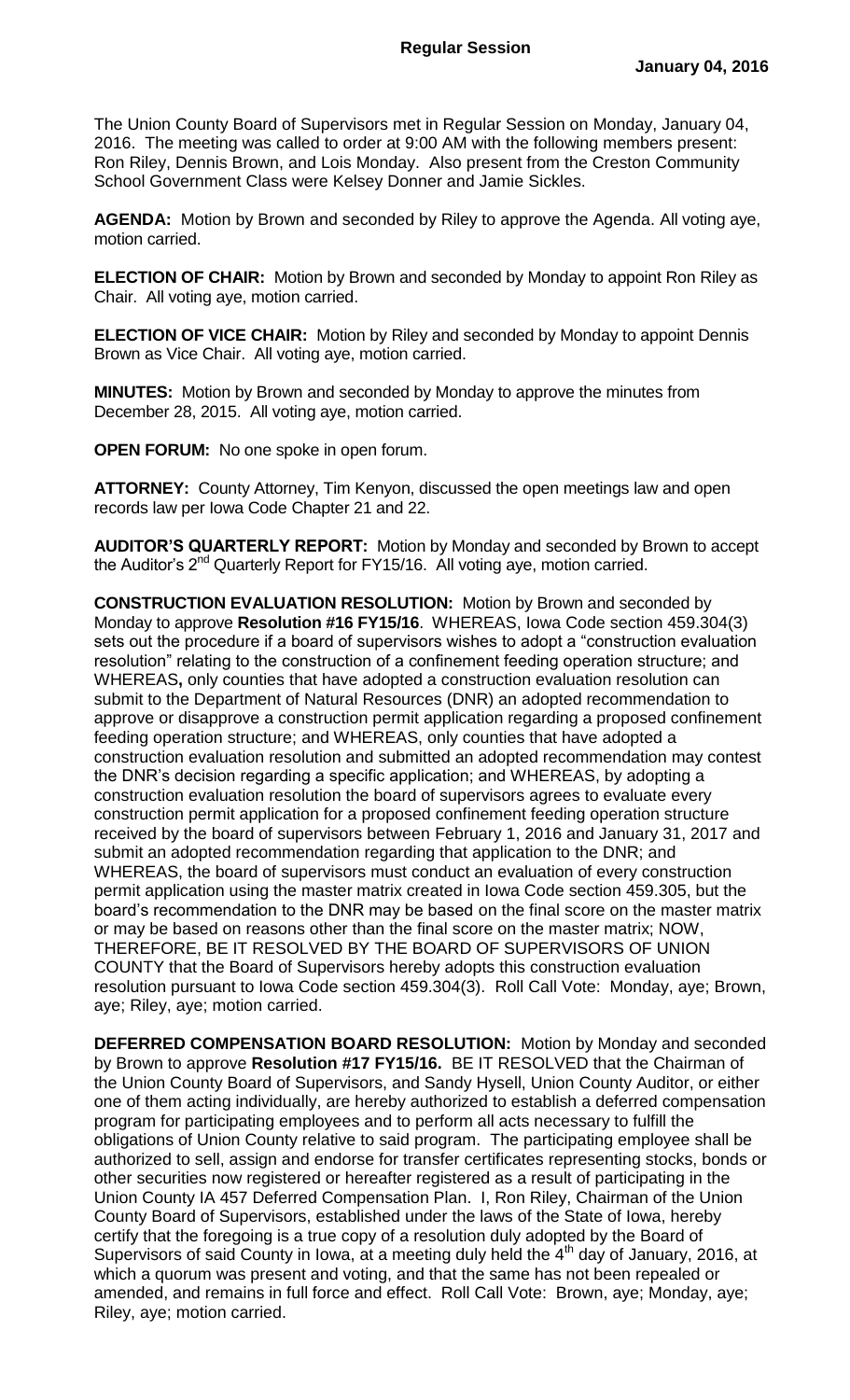**DEPOSITORY RESOLUTION:** Motion by Monday and seconded by Brown to approve **Resolution #18 FY15/16.** BE IT RESOLVED that the Union County Board of Supervisors of Union County, Iowa approves the following list of financial institutions to be depositories of the Union County funds in conformance with all applicable provisions of Iowa Code Chapters 452 and 453 (1983) as amended by 1984 Iowa Acts, S.F. 2220. The Recorder, Treasurer, Sheriff, Auditor is hereby authorized to deposit the Union County funds in amounts not to exceed the maximum approved for each respective financial institution as set out below:

|                 | <b>Name of Depository Office</b> | <b>Location</b> | <b>Maximum Balance In Effect</b><br><b>Under Prior Resolution</b> | <b>Maximum</b><br><b>Balance In</b><br><b>Effect</b><br><b>Under This</b><br><b>Resolution</b> |
|-----------------|----------------------------------|-----------------|-------------------------------------------------------------------|------------------------------------------------------------------------------------------------|
| Recorder:       | IA St Savings Bank               | Creston         | 150,000.00                                                        | 150,000.00                                                                                     |
| Treasurer:      | <b>Great Western Bank</b>        | Creston         | 2,000,000.00                                                      | 1,000,000.00                                                                                   |
|                 | <b>State Savings Bank</b>        | Creston         | 1,000,000.00                                                      | 1,000,000.00                                                                                   |
|                 | First Nat'l Bank                 | Creston         | 5,000,000.00                                                      | 5,000,000.00                                                                                   |
|                 | IA St Savings Bank               | Creston         | 8,000,000.00                                                      | 8,000,000.00                                                                                   |
|                 | <b>PCSB</b>                      | Creston         | 2,000,000.00                                                      | 1,000,000.00                                                                                   |
|                 | IA Public Agency % Norwest Bank  | Des Moines      | 1,000,000.00                                                      | 1,000,000.00                                                                                   |
| Sheriff:        | First Nat'l Bank                 | Creston         | 350,000.00                                                        | 350,000.00                                                                                     |
|                 | <b>PCSB</b>                      | Creston         | 100,000.00                                                        | 100,000.00                                                                                     |
|                 | IA St Savings Bank               | Creston         | 25,000.00                                                         | 25,000.00                                                                                      |
| <b>Auditor:</b> | First Nat'l Bank                 | Creston         | 25,000.00                                                         | 25,000.00                                                                                      |
|                 | <b>PCSB</b>                      | Creston         | 25,000.00                                                         | 25,000.00                                                                                      |

Roll Call Vote: Monday, aye; Brown, aye; Riley, aye; motion carried.

**HOLIDAY SCHEDULE:** Motion by Brown and seconded by Monday to approve the Union County 2016 Holiday Schedule.

President's Day **Mon.**, Feb. 15, 2016 Good Friday-1/2 day Fri., March 25, 2016 Memorial Day **Mon.**, May 30, 2016 Independence Day Mon., July 04, 2016 Labor Day **Mon.**, Sept. 05, 2016 Veterans Day **Fri.**, Nov. 11, 2016 Thanksgiving Day **Thurs., Nov. 24, 2016** Day after Thanksgiving The Contract Contract Contract Contract Contract Contract Contract Contract Contract Contract Contract Contract Contract Contract Contract Contract Contract Contract Contract Contract Contract Contra Christmas Eve (day before) Fri., Dec 23, 2016 Christmas Day (day after) Mon., Dec. 26, 2016 New Year's Day **Mon.**, Jan 02, 2017

All voting aye, motion carried.

**OFFICIAL NEWSPAPERS:** Motion by Monday and seconded by Brown to appoint the Creston News Advertiser and The Afton Star Enterprise as the county's official 2016 newspapers. All voting aye, motion carried.

**REAFFIRM 28E AGREEMENT:** Motion by Brown and seconded by Monday to sign the 28E Agreement between Union County and Guthrie County for sanitarian services. All voting aye, motion carried.

**RECORD RETENTION RESOLUTION:** Motion by Monday and seconded by Brown to approve **Resolution #19 FY15/16.** The following is a list of records which are to be destroyed (after appropriate documents are scanned and checked) by burning in accordance with law and as authorized by the Union County Board of Supervisors on January 04, 2016. County records included are:

## **RECOMMENDED RETENTION**

RECORDS DESTROYED AFTER Receipts **1** yr After Audit Secondary Roads Receipts 1 yr After Audit Claims 2 yr after Audit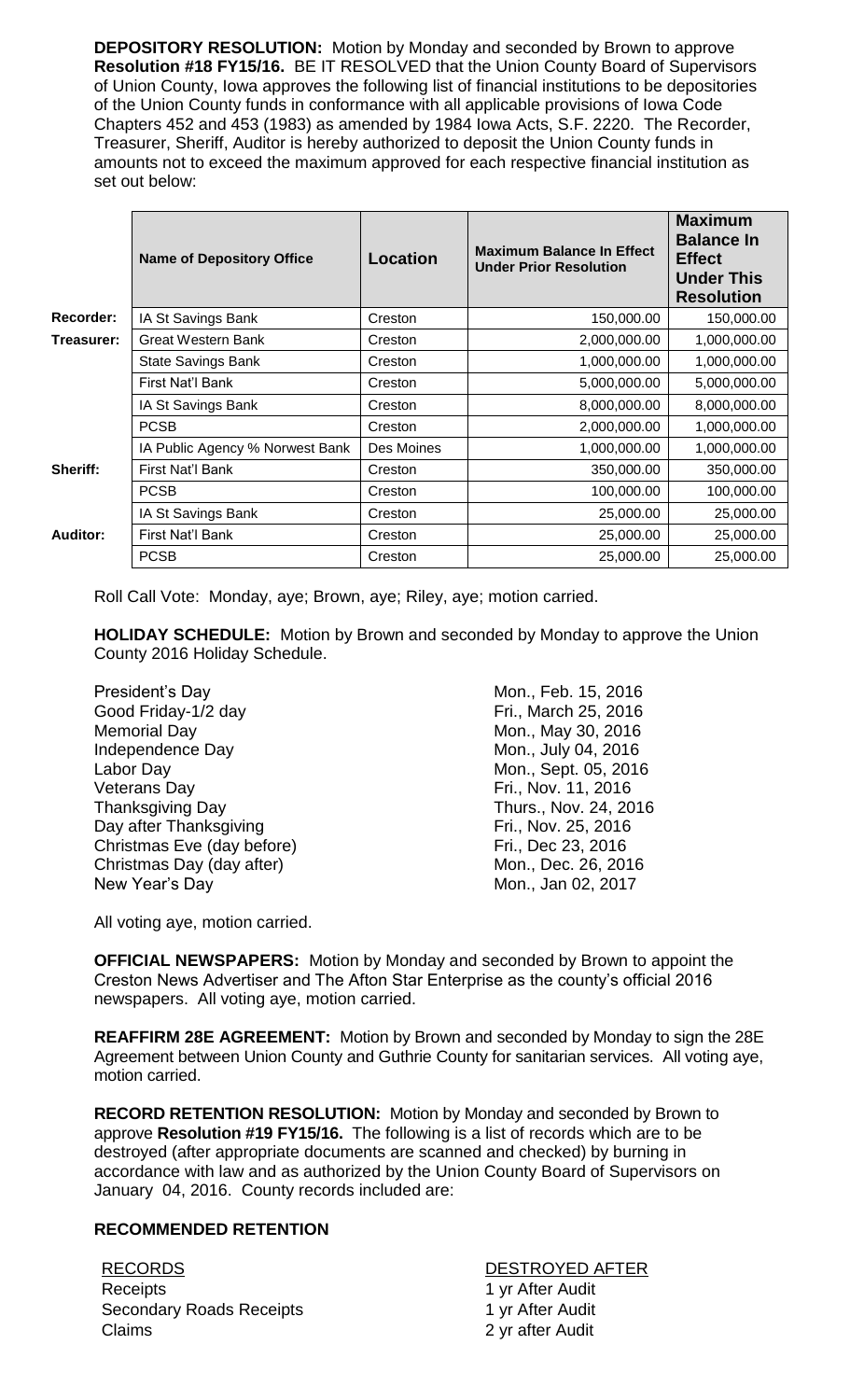| <b>Mental Health Copies for Claims</b>          | 2 yr after Audit                     |
|-------------------------------------------------|--------------------------------------|
| <b>Handwritten Claims</b>                       | 2 yr after Audit                     |
| Payroll time cards and Ledgers                  | 5 yr after                           |
| Annual reports receipts, expenditures, balances | 10 <sub>yr</sub>                     |
| General ledger, expenditure & revenue ledgers   | 10 <sub>yr</sub>                     |
| <b>Closed Session Tapes</b>                     | 10 <sub>yr</sub>                     |
| <b>Board AGENDA</b>                             | Administrative & legal values ended. |
| <b>Health Insurance Reports</b>                 | Administrative & legal values ended. |
| Returned Homestead & Military disallowances     | Administrative & legal values ended. |

Roll Call Vote: Brown, aye; Monday, aye; Riley, aye; motion carried.

**SUPERVISORS ORGANIZATION RESOLUTION:** Motion by Brown and seconded by Monday to approve **Resolution #20 FY15/16.** Be It Resolved by the Union County Board of Supervisors that their regular meeting days be set for each Monday of the month and claims will be approved the second and fourth Mondays of each month. Special sessions to be held on Wednesday when possible. Business will be conducted pursuant to Robert's Rules of Order except, Chairman of the Board can make motions or second motions for prompt flow of business. No bills will be allowed unless they carry the approval of the officer empowered to order the same. That the aid of the Poor must be obtained through the County General Relief Designee (MATURA Action Corporation) or Chair of the Board of Supervisors. That all claims must be itemized in full with vendor invoice and signed by office head. Claims must be filed in the Auditor's office by noon on Thursday preceding the weekly session of the Board, exceptions with the discretion of the Board. Roll Call Vote: Monday, aye; Brown, aye; Riley, aye; motion carried.

**TREASURER CERTIFICATION OF APPOINTMENTS:** Motion by Brown and seconded by Monday to accept Jenny Wheeler as Deputy Treasurer and Stacey Graham as Driver's License Deputy as recommended by Union County Treasurer, Kelly Busch. All voting aye, motion carried.

**APPROPRIATION RESOLUTION:** Motion by Brown and seconded by Monday to approve **Resolution #21 FY15/16.** NOW on this 4<sup>th</sup> day of January 2016, the matter of amending the fiscal year 2015-2016 appropriations comes before the Union County Board of Supervisors. WHEREAS it is now necessary to amend the fiscal year 2015-2016 appropriations for these changes, in accordance with section 331.434(6) of the Code of Iowa. BE AND IT IS HEREBY RESOLVED that the appropriations for the approved 2015- 2016 budget amendment dated January 4, 2016 for the following departments are:

|                         | <b>PRIOR</b>  | <b>INCREASE</b> | AMENDED              |
|-------------------------|---------------|-----------------|----------------------|
| DEPARTMENT              | APPROPRIATION | <b>DECREASE</b> | <b>APPROPRIATION</b> |
| <b>Human Services</b>   | 117,299       | 75,000          | 192,299              |
| <b>District Court</b>   | 54,650        | 70,000          | 124,650              |
| <b>General Services</b> | 2,501,952     | 15,000          | 2,516,952            |
| Rural Serv/Landfill     | 20,460        | 4,000           | 24,460               |

| Fiscal Year 15-16       |        |           |              |                     |                   |         |                 |         |                                |                     |                 |              |                       |                         |                    |            |            |            |
|-------------------------|--------|-----------|--------------|---------------------|-------------------|---------|-----------------|---------|--------------------------------|---------------------|-----------------|--------------|-----------------------|-------------------------|--------------------|------------|------------|------------|
| 100%                    |        |           |              |                     |                   |         |                 |         |                                |                     |                 |              |                       |                         |                    |            |            |            |
| DEPARTMENT              | DEPT # | General   | General      | Rural               | Secondary Flood & |         | Debt            | Capital | <b>REAP Co Hith Ins Mental</b> |                     | Recorders Trust |              | Comminsary Chartable/ |                         | Depreciation Total |            | Amendment  | Total      |
|                         |        | Basic     | Supplemental | Basic               | Roads             | Erosion | Service         | Project |                                | Health              | Mgmt Fund Fund  |              | Fund                  | <b>Educational Fund</b> |                    | Dept       | 12/28/2015 | Dept       |
| Supervisors             | 01     | 83,178    | 64.162       |                     |                   |         |                 |         |                                |                     |                 |              |                       |                         |                    | 147,340    |            | 147,340    |
| Auditor                 | 02     | 154,572   | 227.426      |                     |                   |         |                 |         |                                |                     |                 |              |                       |                         |                    | 381,998    |            | 381,998    |
| Treasurer               | 03     | 209,716   | 97,823       |                     |                   |         |                 |         |                                |                     |                 |              |                       |                         |                    | 307,539    |            | 307,539    |
| Attorney                | 04     | 161,444   | 58.489       |                     |                   |         |                 |         |                                |                     |                 |              |                       |                         |                    | 219,933    |            | 219,933    |
| Sheriff                 | 05     | 786,546   | 289.947      | 94.098              |                   |         |                 |         |                                |                     |                 |              | 4,000                 |                         |                    | 1.174.591  |            | 1,174,591  |
| Recorder                | 07     | 120,266   | 50.634       |                     |                   |         |                 |         |                                |                     | 3.000           |              |                       |                         |                    | 173,900    |            | 173,900    |
| Building and Grounds    | 08     | 135,999   | 14.088       |                     |                   |         |                 |         |                                |                     |                 |              |                       |                         |                    | 150,087    |            | 150,087    |
| Vegatation Mgmt         | 18     |           |              | 271,980             |                   |         |                 |         |                                |                     |                 |              |                       |                         |                    | 271,980    |            | 271,980    |
| County Engineer         | 20     |           |              |                     | 3,474,150         |         |                 |         |                                |                     |                 |              |                       |                         |                    | 3,474,150  |            | 3,474,150  |
| Veteran Affairs         | 21     | 74,550    | 3.126        |                     |                   |         |                 |         |                                |                     |                 |              |                       |                         |                    | 77,676     |            | 77,676     |
| Conservation            | 22     | 308,859   | 74.173       |                     |                   |         |                 | 15,000  |                                |                     |                 | 15,000       |                       |                         | 18.211             | 431.243    |            | 431,243    |
| Sanitarian/Bd of Health | 23     | 1.250     |              | 130,390             |                   |         |                 |         |                                |                     |                 |              |                       |                         |                    | 131,640    |            | 131,640    |
| <b>Human Services</b>   | 25     | 70,449    | 46.850       |                     |                   |         |                 |         |                                |                     |                 |              |                       |                         |                    | 117,299    | 75.000     | 192,299    |
| Care Facility           | 26     |           |              |                     |                   |         |                 |         |                                |                     |                 | 24,193       |                       |                         | 10,000             | 34,193     |            | 34,193     |
| Court Administration    | 30     |           | 1,000        |                     |                   |         |                 |         |                                |                     |                 |              |                       |                         |                    | 1,000      |            | 1,000      |
| <b>District Court</b>   | 31     |           | 54,650       |                     |                   |         |                 |         |                                |                     |                 |              |                       |                         |                    | 54,650     | 70,000     | 124,650    |
| General Services        | 51     | 1,878,538 | 512.950      | 34,000              |                   | 7,000   |                 | 55,000  |                                |                     |                 |              |                       | 14,464                  |                    | 2,501,952  | 15,000     | 2,516,952  |
| Landfill                | 53     |           |              | 20,460              |                   |         |                 |         |                                |                     |                 |              |                       |                         |                    | 20.460     | 4.000      | 24,460     |
| Health Insurance Fund   | 55     |           |              |                     |                   |         |                 |         | 1.236.620                      |                     |                 |              |                       |                         |                    | 1,236,620  |            | 1,236,620  |
| Mental Health           | 60     |           |              |                     |                   |         |                 |         |                                | 1,150,752           |                 |              |                       |                         |                    | 1,150,752  |            | 1,150,752  |
| Co-op Urban Rnl Debt    |        |           |              |                     |                   |         | 318,650         |         |                                |                     |                 |              |                       |                         |                    | 318.650    |            | 318,650    |
| Co-op Debt Service      |        |           |              |                     |                   |         | 224,950         |         |                                |                     |                 |              |                       |                         |                    | 224.950    |            | 224,950    |
| County Debt Fund        |        |           |              |                     |                   |         | 857,483         |         |                                |                     |                 |              |                       |                         |                    | 857.483    |            | 857.483    |
| Litigation              |        |           |              |                     |                   |         |                 |         |                                |                     |                 |              |                       |                         |                    |            |            |            |
| Sub total               |        |           |              |                     |                   |         |                 |         |                                |                     |                 |              |                       |                         |                    | 13,460,086 |            | 13,460,086 |
| Trans to Secondary Rds  |        | 77,323    |              | 771,838             |                   |         |                 |         |                                |                     |                 |              |                       |                         |                    | 849.161    |            | 849,161    |
| <b>TOTAL</b>            |        | 4.062.690 |              | 1,495,318 1,322,766 | 3.474.150         |         | 7,000 1,401,083 | 70,000  |                                | 1.236.620 1.150.752 |                 | 3,000 39,193 | 4.000                 | 14.464                  | 28.211             | 14,309,247 | 164,000    | 14,473,247 |

These changes are approved and signed on the  $4<sup>th</sup>$  day of January 2016. Roll Call Vote: Monday, aye; Brown, aye; Riley, aye; motion carried.

**JONES TOWNSHIP CLERK APPOINTMENT:** Motion by Monday and seconded by Brown to appoint Billie Jo Henrichs as the Jones Township Clerk. All voting aye, motion carried.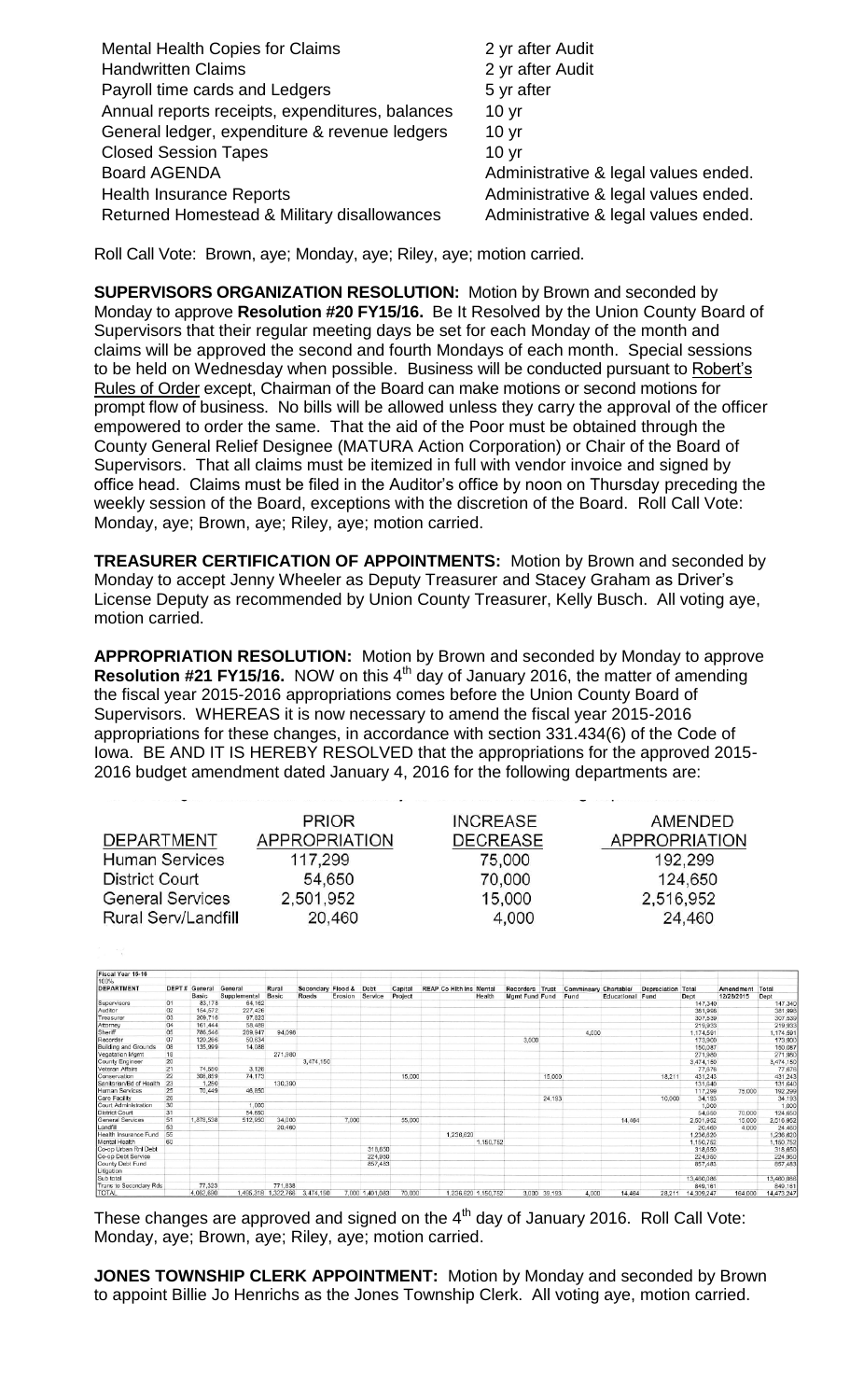**ADA BOARD:** Motion by Brown and seconded by Monday to approve the ADA Board appointments; Betty Crittenden, Allison Danilovich, Rick Piel, Sandy Hysell, Paul Boden, Larry Latham, Doug Jones, and Ron Riley. All voting aye, motion carried.

**CONDEMNATION COMMISSION:** Motion by Monday and seconded by Brown to appoint the following: LICENSED REAL ESTATE BROKERS OR SALESMEN: Dennis Carter, Retta Ripperger, Korina Loudon, Bruce Jamie Travis, and Diane Poore. BANK AND/OR LOAN AGENCIES: Thad Sickels (PCSB), Ty Rogers (Iowa State Savings Bank), Randy Ringsdorf (First National), Scott Coen (State Savings), and Daniell Mericle (Great Western). OWNERS-OPERATORS OF AGRICULTURE PROPERTY: Richard Ide, Eddie Ehm, Ann Moore, and Leslie Wurster. OWNERS OF CITY PROPERTY: Franklin Eighme, Katie Turner, Gail Peterson, Kent Forbes, Mary Seales, and Morris Conklin. All voting aye, motion carried.

**CONSERVATION BOARD REAPPOINTMENT:** Motion by Brown and seconded by Monday to reappoint Steve Maltzahn to the Conservation Board for a five year term. All voting aye, motion carried.

**EMERGENCY MANAGEMENT COMMISSION:** Motion by Monday and seconded by Brown to appoint Ron Riley to commission and Lois Monday to serve as alternate. All voting aye, motion carried.

**ENTERPRISE ZONE COMMISSION:** Motion by Monday and seconded by Brown to appoint Lois Monday as a Union County Board Representative to the Enterprise Zone Commission. All voting aye, motion carried.

**HEALTH BOARD:** Motion by Brown and seconded by Monday to appoint Dennis Brown for a one year term, and Jim Ide for a two year term to the Board of Health. All voting aye, motion carried.

**LEC BOARD:** Motion by Brown and seconded by Monday to approve Lois Monday and Dennis Brown as Union County Representatives to the LEC Board. All voting aye, motion carried.

**MEDICAL EXAMINERS:** Motion by Monday and seconded by Brown to appoint Dr. John C. Hoyt, Dr. Daniel S. Walker, and Dr. Lonnie Miller as Medical Examiners for 2016. All voting aye, motion carried.

**PRAIRIE SOLID WASTE AGENCY BOARD:** Motion by Monday and seconded by Brown to reappoint Dennis Brown as the Union County Representative for the Prairie Solid Waste Agency Board. All voting aye, motion carried.

**BOARD APPOINTMENTS:** Motion by Monday and seconded by Brown to approve the following Board Appointments:

| 5th Judicial Comm. Board, Des Moines:               | Dennis Brown            | Alternate: | Lois Monday  |
|-----------------------------------------------------|-------------------------|------------|--------------|
| <b>Airport Redistricting Commission:</b>            | Lois Monday / Ron Riley |            |              |
| <b>Connections: Area Agency on Aging</b>            | Dennis Brown            | Alternate: | Lois Monday  |
| <b>Atura: Transportation</b>                        | Ron Riley               | Alternate: | Lois Monday  |
| <b>Case Management Advisory Board:</b>              | Ron Riley               | Alternate: | Dennis Brown |
| <b>County Board Of Health:</b>                      | Dennis Brown            | Alternate: | Ron Riley    |
| <b>Southern Hills Mental Health</b>                 | Ron Riley               | Alternate: | Dennis Brown |
| <b>Crossroads Mental Health:</b>                    | Dennis Brown            | Alternate: | Ron Riley    |
| <b>Decatorization Board:</b>                        | Dennis Brown            | Alternate: | Lois Monday  |
| <b>Department Of Human Services Advisory Board:</b> | Ron Riley/Sandy Hysell  |            |              |
| <b>Emergency Management Commission:</b>             | Ron Riley               | Alternate: | Lois Monday  |
| <b>E911 Service Board:</b>                          | Paul Vermeer            | Alternate: | Dennis Brown |